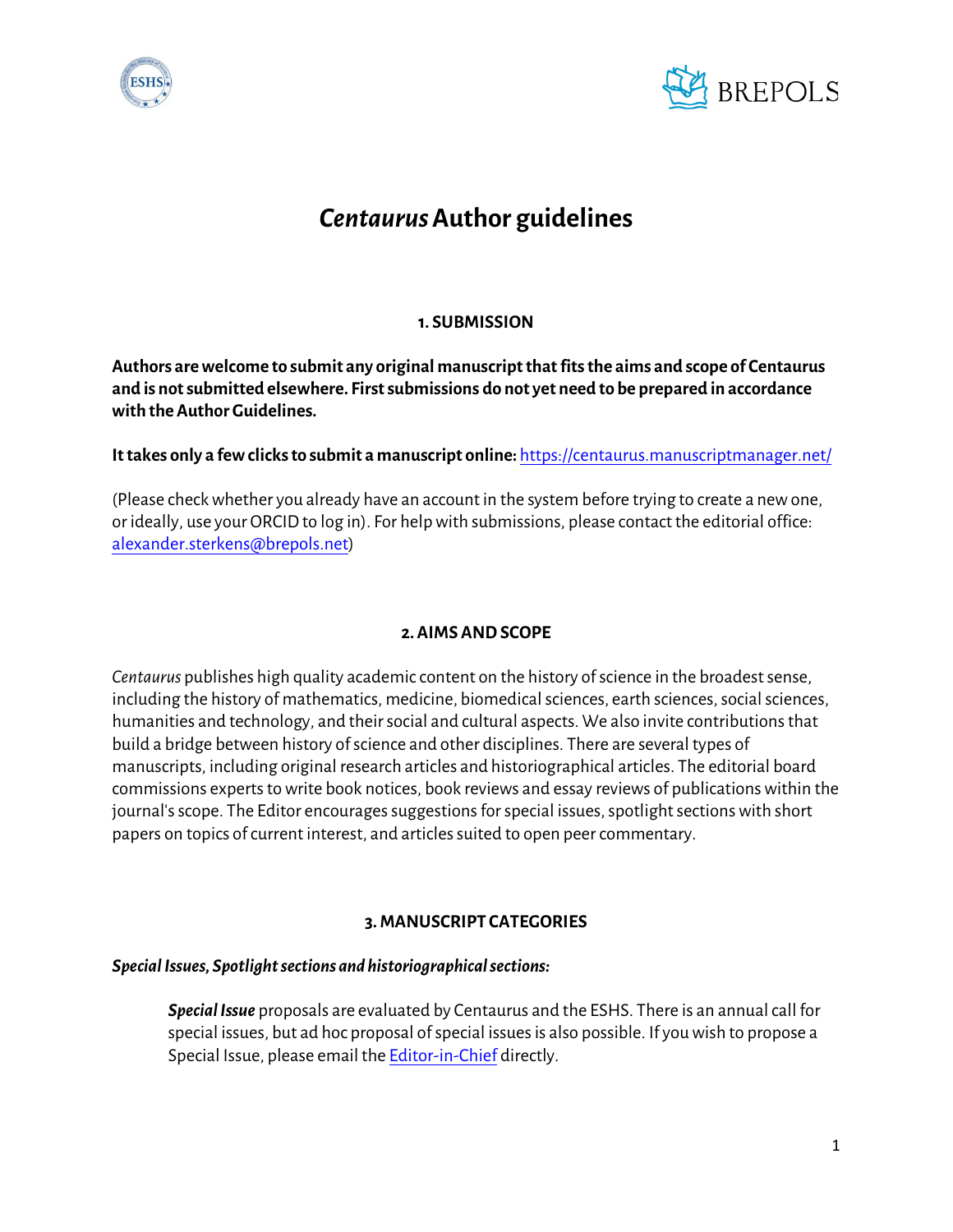



A *Spotlight Section* is a collection of short original articles focusing on a specific theme, which can be a new subject, a neglected area, a theme of particular topicality, or a topic of specific relevance to the profession. Its aim is to jump-start new discussion and debate. Spotlight sections can either be commissioned by the Centaurus' Editorial board or they can be proposed by scholars in writing to th[e Editor-in-Chief.](mailto:eic.centaurus@zoho.eu)

A *Historiographical Section* contains a selection of original historiographical articles summarizing the current state of the art. Historiographical sections can either be commissioned by the Centaurus' Editorial board or they can be proposed by scholars in writing to th[e Editor-in-Chief.](mailto:eic.centaurus@zoho.eu)

## *Original Articles:*

Individually submitted*Original Articles* must report original research within the aims and scope of the journal and will be subjected to double blind review by referees. Our guidance for an article is around 10 000 words including the Notes/Bibliography section and should not exceed 12 000 words. Authors who exceed this word limit should add a justification on top of the submitted manuscript, before the manuscript title.

Authors may suggest to Editors to open up the manuscript for comments before publication, or Editors may suggest the same to authors. This would be especially appropriate for controversial or "big picture" articles. In this case, the Editor will invite colleagues to write short "In Response Comments". The author will then be asked to reply to the comments. These short texts will be published together with the article. An example of a "response comment" can be found [here.](https://onlinelibrary.wiley.com/doi/10.1111/j.1600-0498.2012.00262.x)

*Special Issue Articles* follow the same rules as Original Articles, but are invited by a guest editor. The word limit will be determined by negotiation between the guest editor and the Editor-in-Chief.

A *Spotlight Article* is an original contribution belonging to a collection of short articles edited by a Spotlight Editor (The word limit for spotlight articles will be negotiated with the Editorin-Chief, invitation only). The style of such an article is more concise and faster paced than individually submitted Original Articles, but otherwise follow the same rules. Spotlight Articles may serve a variety of aims. They are especially useful for introducing new historiographical categories or methodological innovations developed in collaboration. The word limit will be determined by negotiation between the guest editor and the Editor-in-Chief.

*Centaurus* publishes *Historiographical Articles*summarizing the current state of the art on a topic that fits the aims and scope of the journal. Historiographical Articles can be submitted individually or as part of a Historiographical Section. A Historiographical Article may survey previously published studies but adds original historiographical analysis. (7,500 word limit).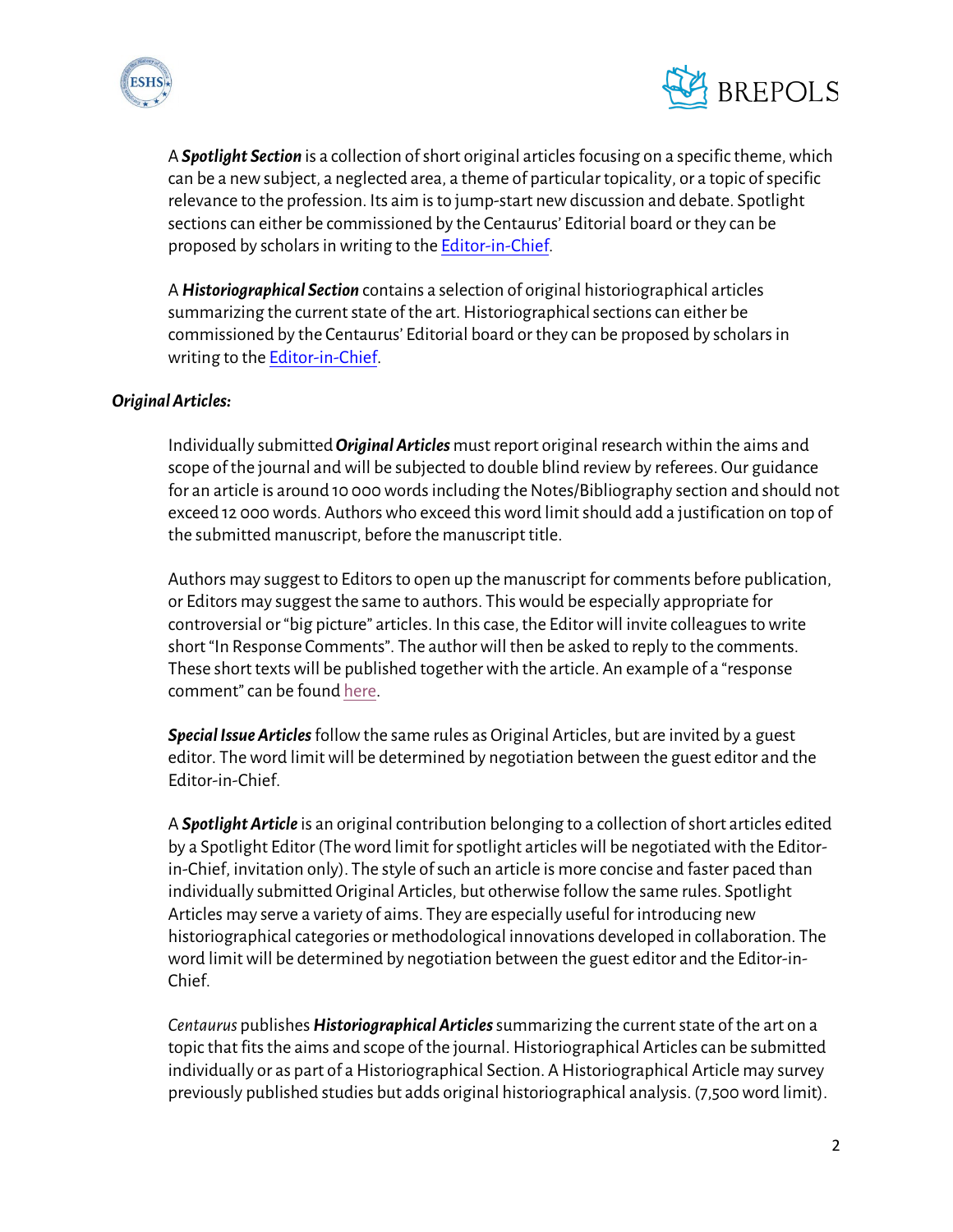



#### *Book Reviews:*

*Centaurus* is interested in book reviews that fit the scope of the journal, i.e. books relevant to the history of science and its social and cultural aspects, taken in the broadest sense, including the history of mathematics, medicine, biomedical science, earth science, social sciences, humanities and technology. The journal has a special focus on books relevant to the history of science that are published in Europe in any European language. We aim for a diverse book reviews section, reviewing books published in different European regions, in different languages, by authors from different gender and cultural backgrounds and covering a diversity of periods, disciplines and methodologies. As such, our book reviews contribute to the mission of the ESHS to promote European research and cooperation in the field of the history of science.

Centaurus publishes three types of book review: Book Notices, regular Book Reviews and Essay Reviews.

*Book Notices:* (250 word limit, invitation only). A short Book Notice serves to inform the profession of the publication of a new book of interest. The content of a Book Notice is informational, giving a short summary of the contents, without a detailed discussion.

*Book Reviews:* (1,000 word limit, invitation only). The editors expect Book Reviews to summarize the main ideas of the book, assess its quality, and note its contribution to the history of science. Reviewers are asked to formulate possible negative opinions in a professional, non-abusive manner and focus on constructive criticism.

*Essay Reviews:* (2,500 word limit, invitation only). Essay Reviews are reviews of several books or a field of study. They give the author the opportunity to explore more in depth a new field of study, historiographical developments or methodological questions. Essay Reviews should be directed to specialist and general readers in the history of science.

Reviewers agree not to publish a review of the same book elsewhere. We normally ask that reviews be submitted within two months of the reviewers receiving the book.

#### *Other contributions:*

Apart from original articles and book reviews, *Centaurus* publishes editorials, review articles and other academic content.

As the official journal of the *European Society for the History of Science*(ESHS), *Centaurus* publishes prize-winning essays, presidential lectures, young scholar lectures and other academic contributions in collaboration with the ESHS. It also publishes other features related to the society, such as interviews, society news and information about the history of science in Europe.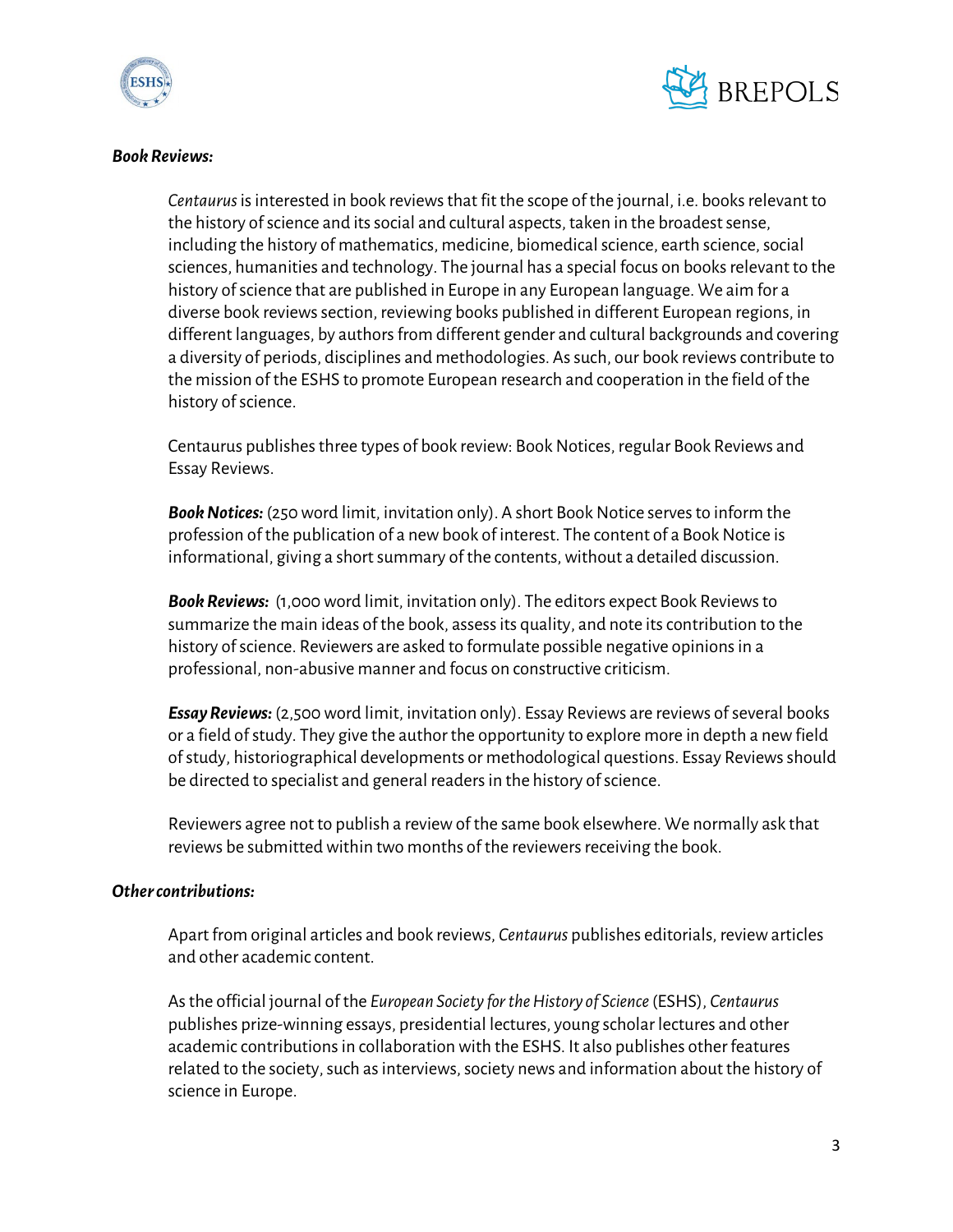



Asthe official journal of the *European Society for the History of Science*(ESHS) *Centaurus* also publishes special *ESHS Sections* related to the society.

*In Response Comments* are invited short papers written in response to an individually submitted Original Article accepted for publication. (2,500 word limit, invitation only).

# **4. JOURNAL STYLE**

## **General Style Points**

Centaurus follows a form of the APA style as described in the *Publication Manual of the American Psychological Association,* 6th edition an[d https://apastyle.apa.org/learn/faqs.](https://apastyle.apa.org/learn/faqs)

The following points provide general advice on formatting and style.

- **Spelling:** We use either UK or US spelling so long as spelling is consistent throughout an article.
- **Abbreviations:** In general, terms should not be abbreviated unless they are used repeatedly and the abbreviation is helpful to the reader. Initially, use the word in full, followed by the abbreviation in parentheses. Thereafter use the abbreviation only.
- **Units of measurement:** In general, measurements should be given in SI or SI-derived units. Visit th[e Bureau International des Poids et Mesures \(BIPM\) website](http://www.bipm.org/en/about-us/) for more information about SI units. In case of relevance for the argument or methodology of the article, historical and/or local measurement units can be used. These units should be clearly explained in the text or in a footnote.
- **Numbers:** numbers under 10 are spelt out, except for: measurements with a unit (8mmol/l); age (6 weeks old), or lists with other numbers (11 dogs, 9 cats, 4 gerbils) as well as Table and Figure numbers.
- **Headings:** Please use no more than two levels of headings. Do not number headings or paragraphs. Make sure that the two levels of headings are not used next to each other without text in between

**Capitalisation:** Please use capital letters sparingly. Extraneous capitalisation of common nouns (such as parliament, cabinet, president etc.) should be avoided.

**Figures:** Figures are to be provided in separate files. At the location in the text where the figure needs to be placed, put **[INSERT FIGURE** *n***]**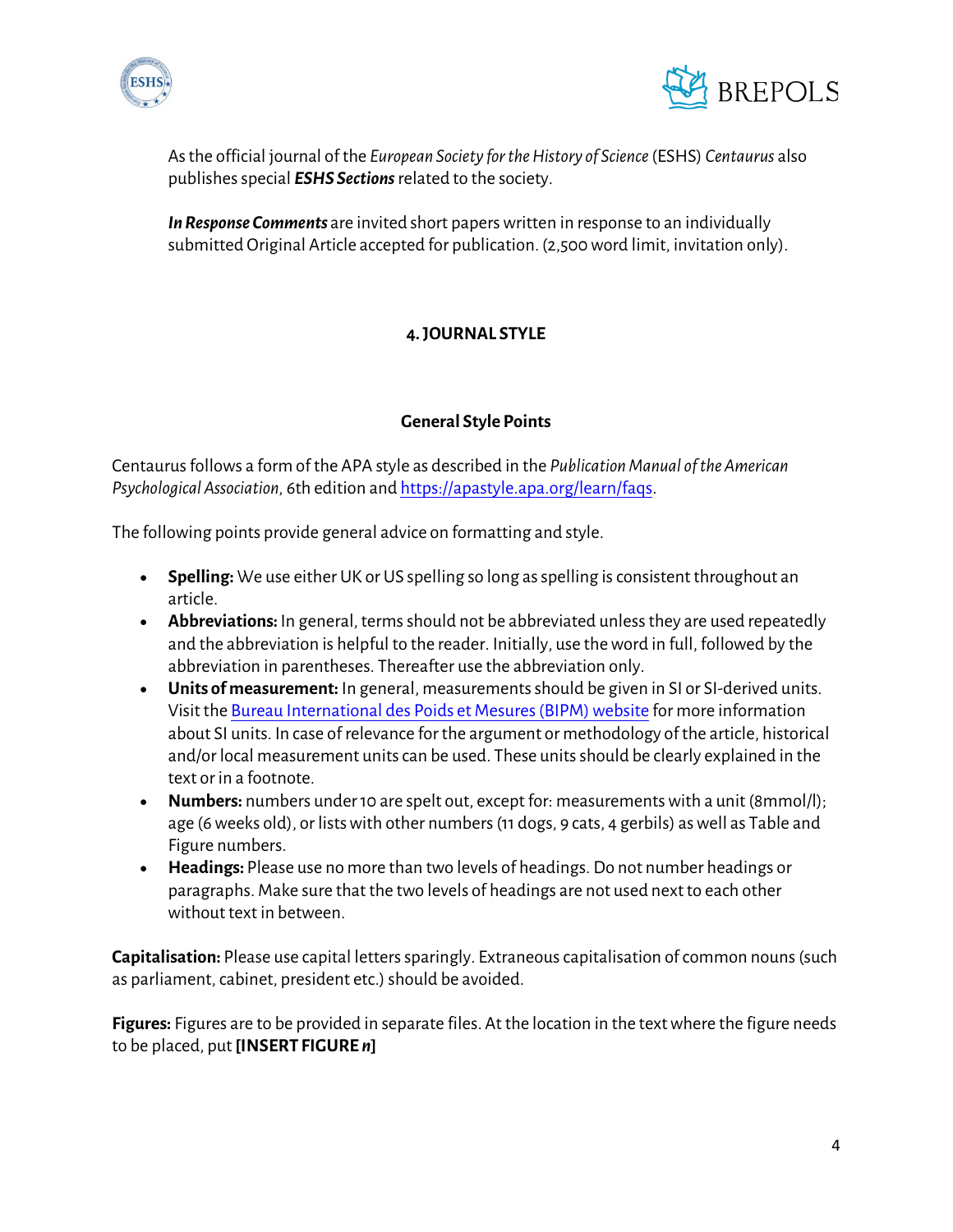



#### **How to format references in footnotes:**

Footnotes contain short references to the literature. Such *references should never be provided in the body of the text but only in a footnote*. Explanatory footnotes are also allowed. They should be kept brief and should contain only short comments tangential to the main argument of the paper.

Please keep footnotes as succinct as possible, and minimise the number of footnotes by grouping together repeated references to a single source into one footnote. Footnotes should only be placed at the end of a sentence. The footnote superscript number should be placed outside the punctuation mark.

The references in the footnote should consist of the author's last name and the year of publication, following the APA referencing style (*Publication Manual of the American Psychological Association,* 6th edition). For more information about APA referencing style, please refer to [https://apastyle.apa.org/learn/faqs.](https://apastyle.apa.org/learn/faqs)

Examples of references, or text with references, in a footnote:

<sup>1</sup> Kevles (1995, pp. 106, 109–110).

2 For example, Kevles (1995, pp. 102–108); Varcoe (1970).

<sup>3</sup> Studies of reading in childhood have produced mixed results: Albright, Wayne, & Fortinbras (2004); Gibson (2011); Smith & Wexwood (2010).

4 Examples of studies devoted to specific national contexts include Guerraggio & Nastasi (2005) and Parshall & Rowe (1994), as well as entire collections such as Goldstein, Gray, & Ritter (1996) and Siegmund-Schultze & Sørensen (2006).

Parentheses can be used in order to create more clarity in a text footnote that contains references. Here is an example:

<sup>5</sup> A few researchers in the linguistics field have developed training programs designed to improve native speakers' ability to understand accented speech (Derwing, Rossiter, & Munro, 2002; Thomas, 2004). Their training techniques are based on the research described above indicating that comprehension improves with exposure to non-native speech. Derwing et al. (2002) conducted their training with students preparing to be social workers, but note that other professionals who work with non-native speakers could benefit from a similar program.

The full reference to the literature should be provided in the reference list at the end of the manuscript. Archival materials should only be cited in the footnotes, however, not the reference list.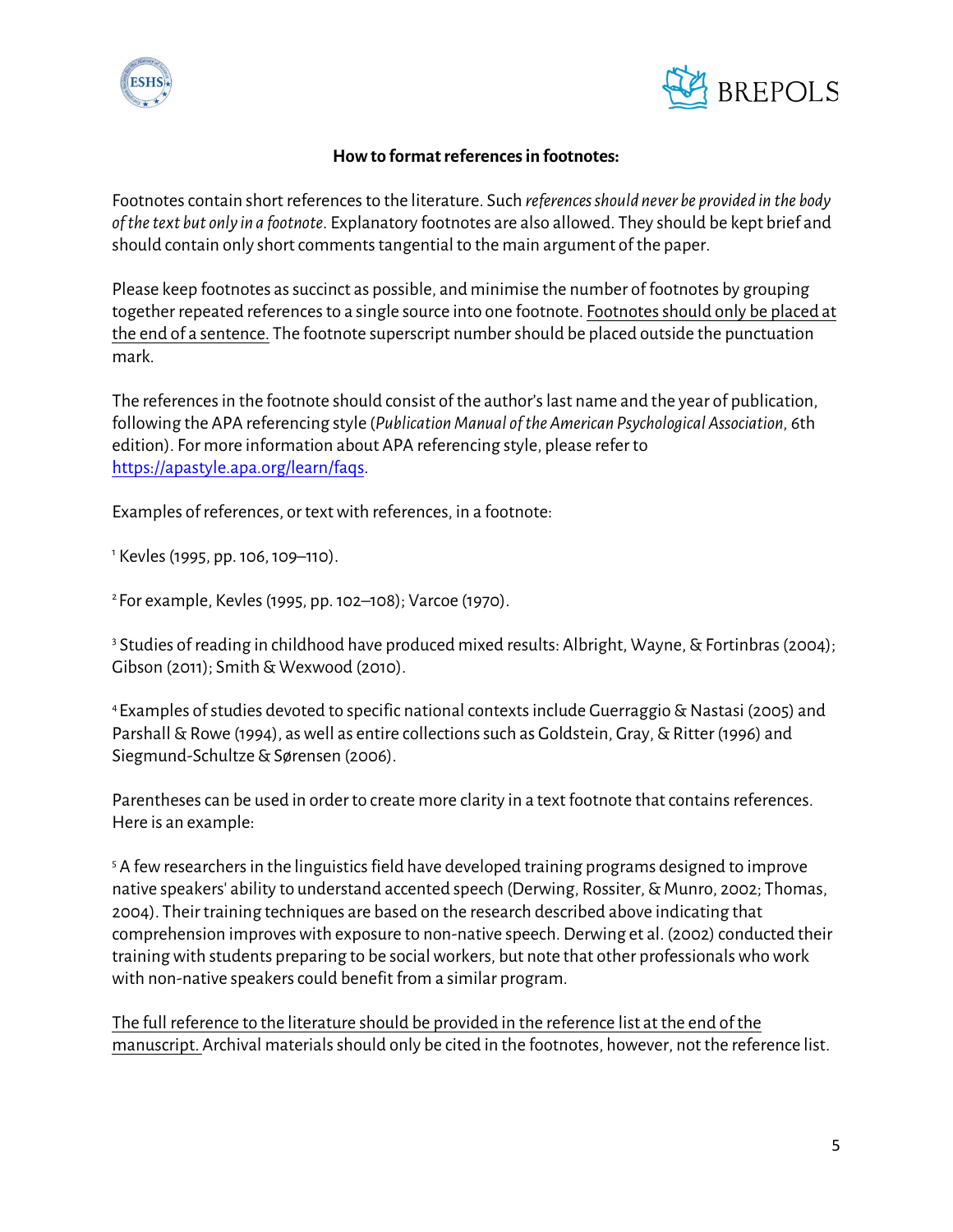



#### **Referring to Archival Materials in footnotes:**

#### Basic Structure:

Author's name (Date: Year, Mon. Day), Title of material [Description of material], Locating information (Call number, Box number, File name, or number, etc.—List from most to least specific), Name of collection, Name of repository, City, Country (or, if in the US, the initials of the state).

## Examples:

## *Archival Material with an "archive acronym" for later references*

In this example, footnote 1 contains the full reference, footnote 2 refers to a different document in the same archive, using the "archive acronym."

<sup>1</sup> Sage, B.-G. (1790), Remarques de M. Sage, Directeur de l'École royale des Mines sur l'extrait raisonné du rapport du Comité des Finances de l'Assemblé nationale [Pamphlet], Archives de la Monnaie, cote MM AA-0000001, p. 6, Ministère de l'Économie et des Finances, Services des Archives Économiques et Financières, Paris, France (hereafter MEF/SAEF).

2 Antoine, J.-D. (1784, Dec. 20), Hôtel des Monnoies, cabinet de minéralogie, mémoire et quatre plans du bâtiment [Report], Archives de la Monnaie, cote MM AA-0000001, MEF/SAEF.

If a single archival source is used frequently throughout the paper, it is permissible to create an abbreviation for that source. Explain the abbreviation in the first instance; e.g., Hereafter, this document will be referred to as Sage (1790), "Remarques."

#### *Archival Material without an Author*

3 Minutes of the Proceedings (1802, Jun. 18), p. 235, Archives 1743–1934, American Philosophical Society, Philadelphia, PA.

#### *Archival Material without an Author, Date, or Title*

4 Manuscript (n.d.), fol. 33r, Cod CXVI 2-18, Biblioteca Pública de Évora, Évora, Portugal.

#### *Archive Acronyms that appear in the Locating Information do not need to be repeated*

5 "Private income of Mrs. Gero" (1951, Sept. 7), Item 44/8884, Hungary, HU OSA 300–1–2, Information Items, General Records, Records of Radio Free Europe/Radio Liberty Research Institute (hereafter RFE/RL RI), Vera and Donald Blinken Open Society Archives at Central European University, Budapest (hereafter HU OSA).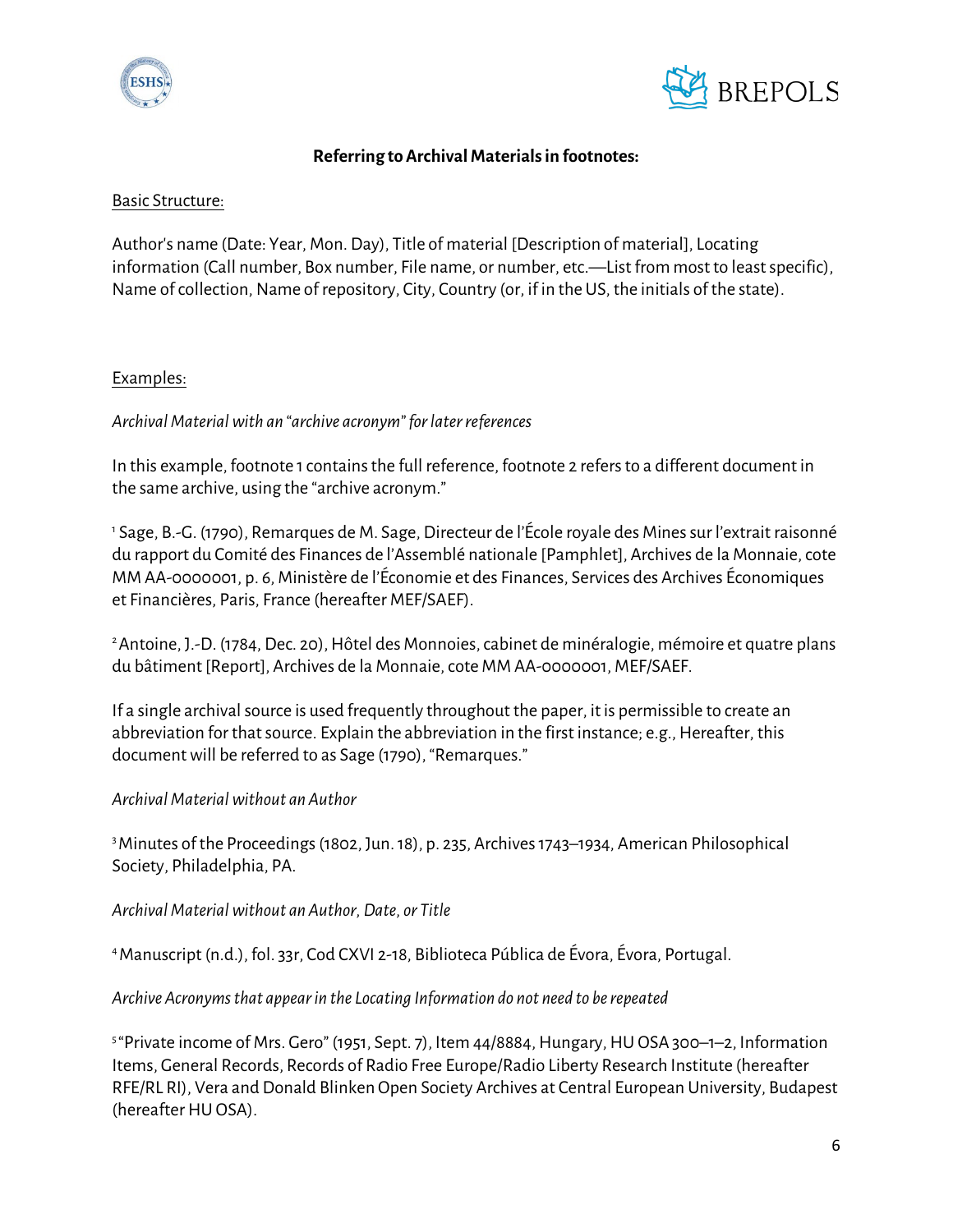



6 Audience Analysis (1955, July 26), pp. 3, 6, HU OSA 300–1–2–60,401, Information Items, General Records, Records of RFE/RL RI.

## Particular style for letters (and telegrams, etc.):

<sup>7</sup> C. Blagden to E. Darwin [Letter] (1786, Sept. 14), CB/2/35, Papers of Sir Charles Blagden, Royal Society, London, England (hereafter RS CB).

*Letters in a published collection should use a hybrid style*

8 J. Banks to C. Blagden [Letter] (1782, Aug. 17), in Banks (2007, Vol. 2, p. 7).

## **How to Format the Reference List or Bibliography:**

References follow the APA referencing style, for more information, please refer to th[e APA FAQ.](https://apastyle.apa.org/learn/faqs)

Please list all authors/editors in a work, up to a total of 8. If there are more: list the first 7, followed by ellipses, followed by the final author.

If a work has no listed author, the title should be used in place of the author, including in the footnotes. "Anon." should only be used if the work is signed as such.

Reference examples follow:

#### *Journal article*

Beers, S. R., & De Bellis, M. D. (2002). Neuropsychological function in children with maltreatmentrelated posttraumatic stress disorder*. The American Journal of Psychiatry, 159,* 483*–*486*.*  doi[:10.1176/appi.ajp.159.3.483](https://doi.org/10.1176/appi.ajp.159.3.483)

#### *Entire Special Issue of a journal*

Adamson, M., & Lalli, R. (Eds.). (2021). Global perspectives on science diplomacy [Special issue]. *Centaurus*, *63*(1).

(Articles within the issue should be cited individually.)

#### *Book*

Bradley-Johnson, S. (1994). *Psychoeducational assessment of students who are visually impaired or blind: Infancy through high school* (2nd ed.). Austin, TX: Pro-ed.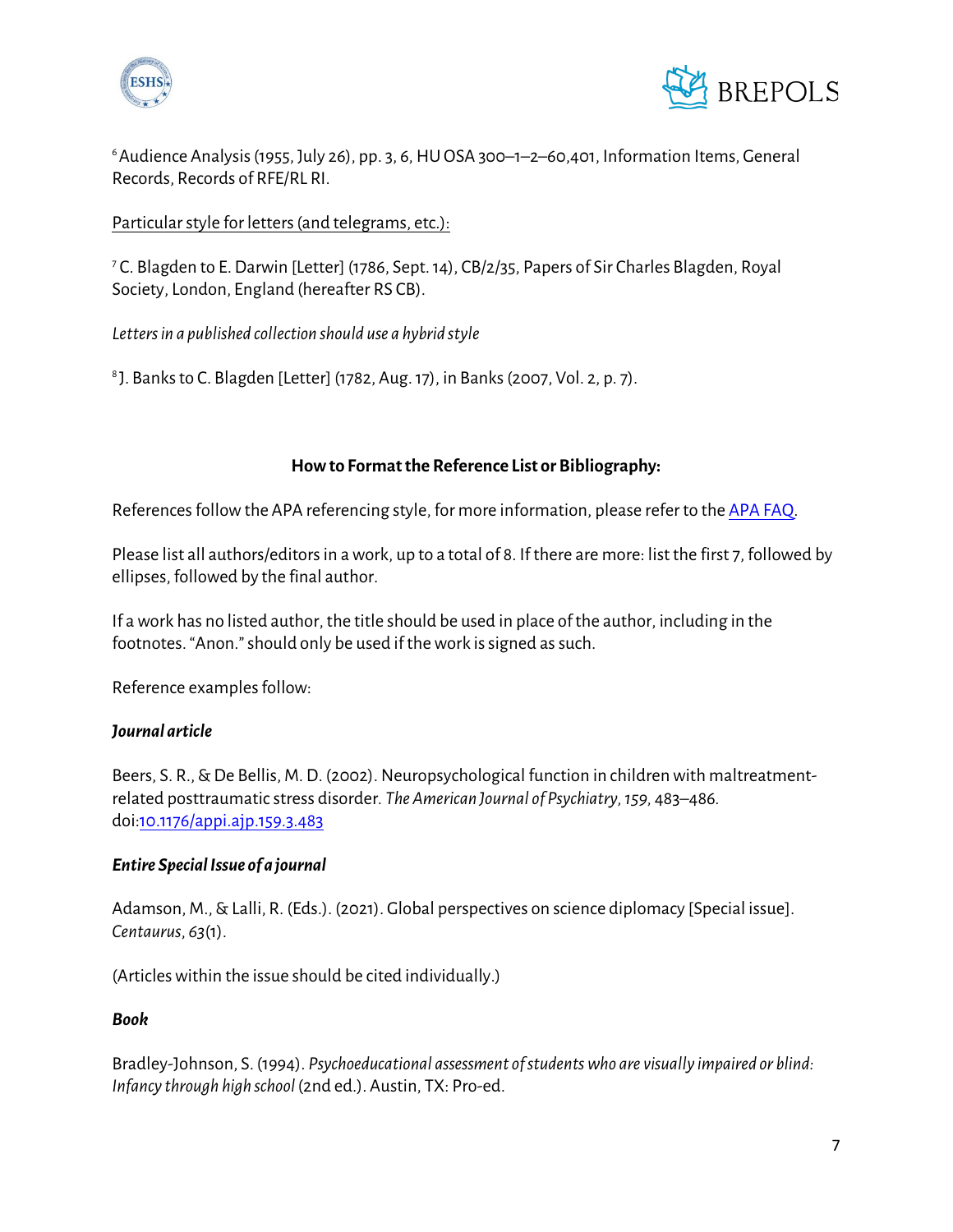



#### *Chapter or Article in an Edited Book*

Brigaglia, A. (1993). The Circolo matematico di Palermo and its *Rendiconti*: The contributions of the Italian mathematical community to the diffusion of international mathematical journals, 1884–1914. In E. Ausejo & M. Hormigón (Eds.), *Messengers of mathematics: European mathematical journals (1800– 1946)* (pp. 71–93). Madrid, Spain: Siglo XXI de España Editores.

## *Website*

Scerri, E. (2012, August 8). How exactly did Mendeleev discover his periodic table of 1869? *OUPblog*. Retrieved fro[m https://blog.oup.com/2012/08/how-exactly-did-mendeleev-discover-his-periodic](https://blog.oup.com/2012/08/how-exactly-did-mendeleev-discover-his-periodic-table-of-1869/)[table-of-1869/](https://blog.oup.com/2012/08/how-exactly-did-mendeleev-discover-his-periodic-table-of-1869/)

## *Print newspaper article*

Del Amo, A. (1966, January 6). US said to hunt lost atom device. *The New York Times*, p. 1.

## *Archival references*

*Centaurus* does \*not\* cite archival references in the reference list. Please include archival references only in the footnotes and figure captions.

## **5. WHAT YOU NEED TO SUBMIT**

The manuscript should be submitted in separate files: title page; anonymized main text file; figures; appendices.

## **1) Title Page**

The title page should contain**:**

(1) title;

(2) all author names in the right order, with affiliations, and, if possible, ORCID iD(see : [https://orcid.org/register\)](https://orcid.org/register);

(3) correspondence address for corresponding author(s);

(4) five keywords;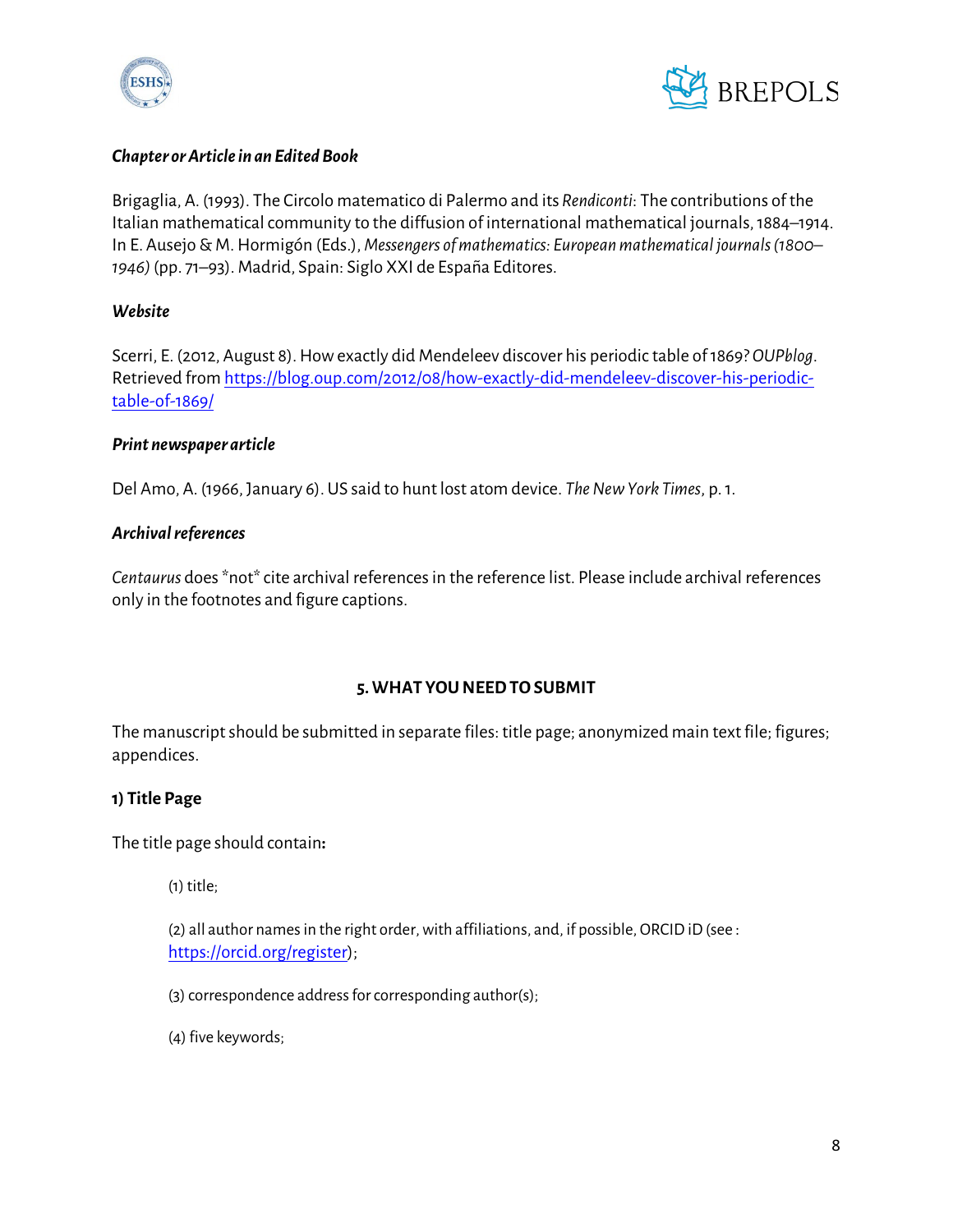



Please provide up to 5 keywords. Keywords may be short phrases of up to four words. Please make sure the keywords relate to the aim and scope of the journal. These keywords will be published together with your article and will help readers find your work.

(Note: you will also be asked to give keywords during the submission process. These keywords help editors find reviewers and can be different than the ones provided on the Title Page.

(5) all funding information that you want to see mentioned in the article;

(6) personal acknowledgements (excluding funding information). Contributions from anyone who does not meet the criteria for authorship should be listed;

(7) If your contribution is part of a Special Issue or other special section, please also provide the title of (special) issue and the names of guest editors.

## **2) The anonymized manuscript:**

The main text file should be presented in the following order:

- i. Title, abstract;
- ii. Main text;
- iii. References;
- iv. Tables (each table complete with title and footnotes);
- v. Figure legends.

Figures, appendices and supporting information should be supplied as separate files.

#### **How to anonymize your manuscript**:

As papers are double-blind peer reviewed, neither the main text file nor the response to reviewers should include any information that might identify the authors (this includes phrases like "As I have shown in my book…" etc.)

Before submitting, please also remove all document properties and personal information to properly anonymize the file. To do so, please make sure to follow the next steps:

1. click the **File** tab, and then click **Info**.

2. Click **Check for Issues**, and then click **Inspect Document**.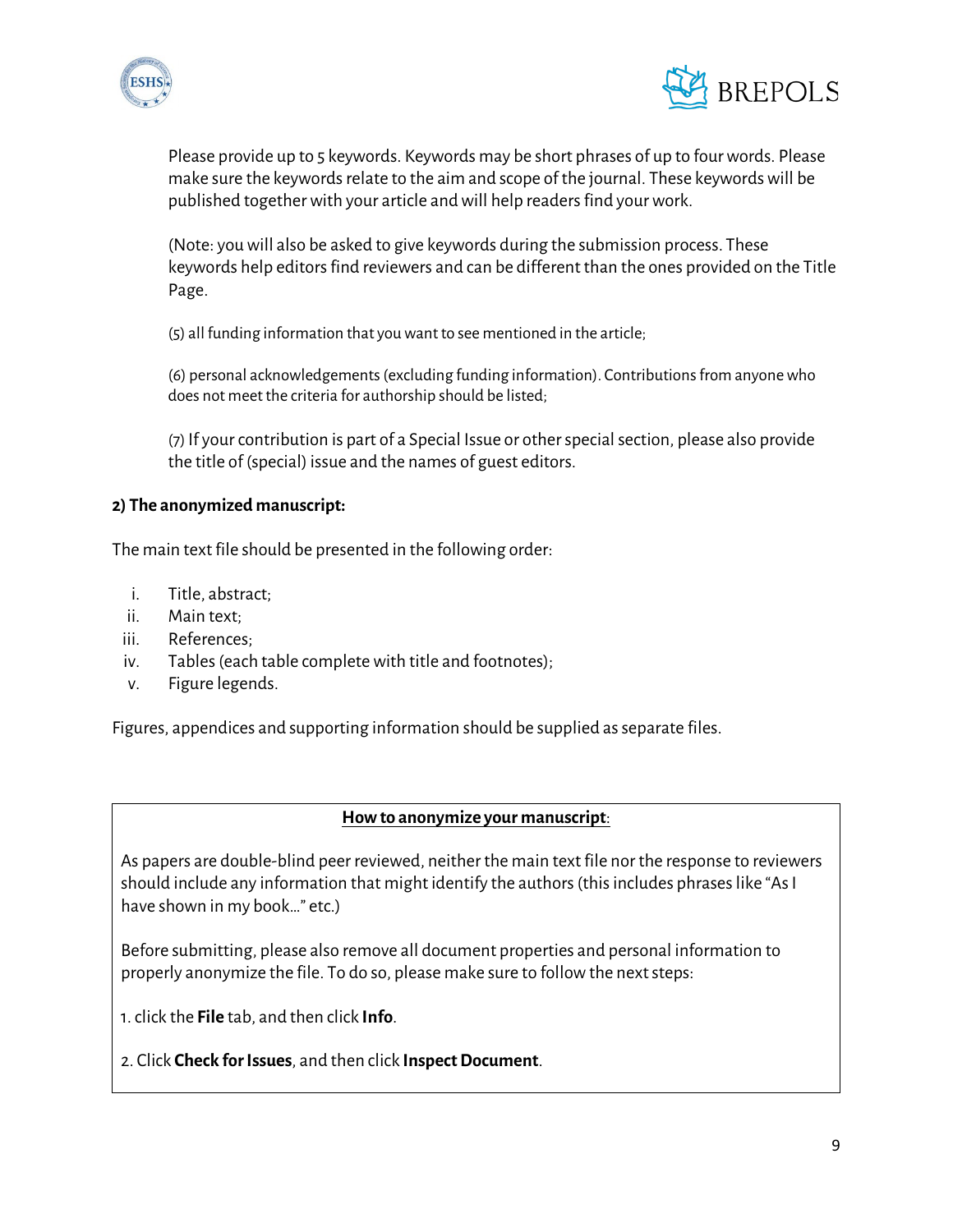



3. In the **Document Inspector** dialog box, select the check boxes to choose the types of hidden content that you want to be inspected.

## 4. Click **Inspect**.

5. Review the results of the inspection in the **Document Inspector** dialog box.

6. Click **Remove All** next to the inspection results for the types of hidden content that you want to remove from your document. Usually, you should only remove the "Document properties and personal information" and NOT the "Comments, revision marks from tracked changes, versions, and ink annotations" (the latter will delete your comments and edits).

7. **Save** your document (and add anon to the title). Note that the Document properties and personal information will only be removed after you save the document.

#### i. *Title, Abstract*

Please provide an anonymized abstract of no more than 300 words containing the major keywords

#### ii. *Main Text*

Texts should be sent in MSWord or RTF format.

See the above section for an explanation of the journal style.

#### *iii. References (i.e. Reference List or Bibliography)*

This section is called "References" and should appear alphabetically by name at the end of the manuscript. References should be prepared according to the *Publication Manual of the American Psychological Association* (6th edition), see the above section for an explanation of the journal style.DOI should be provided for all references where available.

#### *iv. Tables*

Tables should be self-contained and complement, not duplicate, information contained in the text. They should be inserted in the main text properly, not pasted as images. Complex tables or tables with particular lay-out requirements are to be provided as separate, editable files. Legends should be concise but comprehensive – the table, legend, and footnotes to the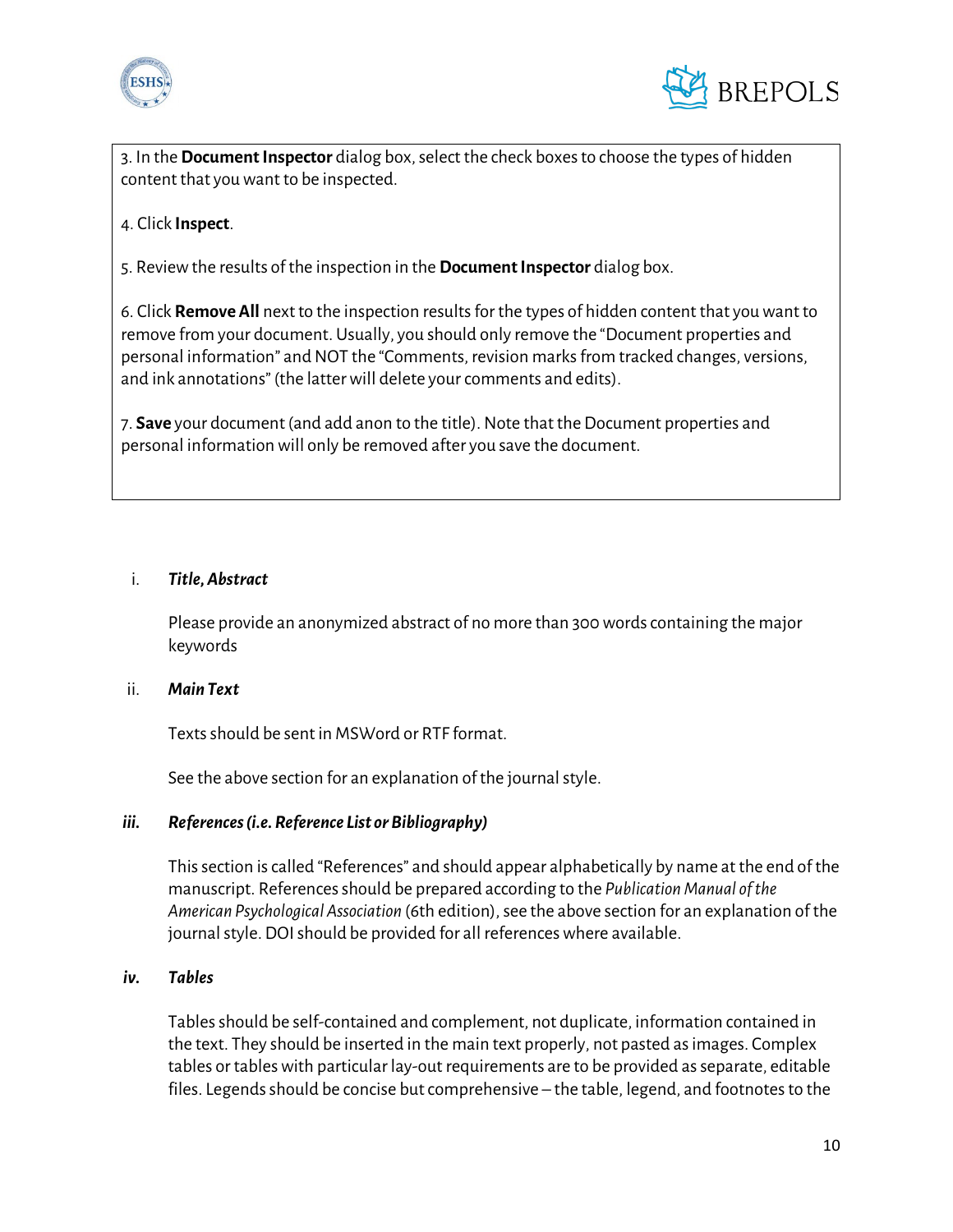



table must be understandable without reference to the text. Each table should have a table number, a heading, clear labels for all rows(if applicable) and columns used, a description of units of measurements used and a note on sources. Please note that in general authors must adhere to SI units, unless the use of historical or local units are important to the argument of the article (see above). Units are not italicized. All abbreviations must be defined in footnotes.

How to create footnotes to a table: Please do not use the MSWord footnote function. It is therefore best for authors to type footnotes for tables and the accompanying footnote references as plain text, ideally with a different numbering than that of the footnotes (e.g. Roman numerals, numerals), underneath the legend.

Here is an example of a table:

| <b>Manuscripts</b>                                                                                                   | Origin                                                 | $H \times L$     |
|----------------------------------------------------------------------------------------------------------------------|--------------------------------------------------------|------------------|
| Brescia, Biblioteca Civica Queriniana,<br><b>B.II.6</b>                                                              | Brescia, end of the 9th<br>century                     | $351 \times 270$ |
| Leiden, Universiteitsbibliotheek, Voss.<br>Lat. F70-IB + Oxford, Bodleian Library,<br>MS. Canon. Class. Lat. 279-III | France (Auxerre?), 9th-<br>10th century                | $291 \times 232$ |
| Florence, Biblioteca Medicea<br>Laurenziana, Plut. 76.40                                                             | Eastern France, second<br>quarter of the 9th centuryii | $288 \times 227$ |
| Paris, Bibliothèque nationale de<br>France, Lat. 8540 (ff. 1-54)                                                     | Northern France, third<br>fourth of the 9th centuryiii | $268 \times 205$ |

Footnotes to the table:

i Bischoff, Katalog, I, no. 680.

ii Bischoff, Katalog, I, no.1240.

iii Bischoff, Katalog, III, no. 4550.

#### *v. Figure Legends*

Legends should be concise but comprehensive – the figure and its legend must be understandable without reference to the text. Each photograph or diagram should have a figure number, a heading, and clear labels if appropriate. Include definitions of any symbols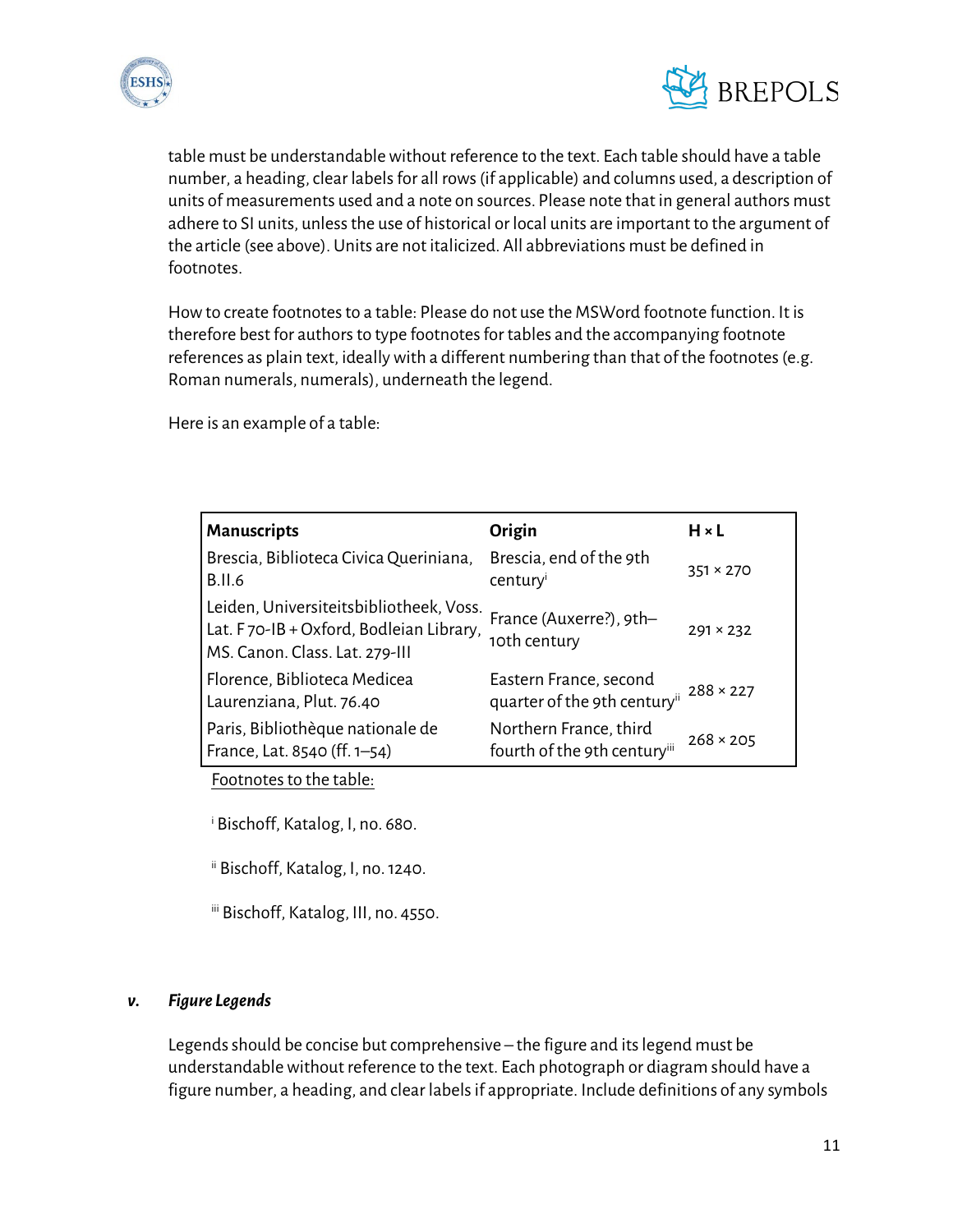



used and define/explain all abbreviations and units of measurement. Copyright and permission status must be included in the legends. Please refer to [this article](https://blog.apastyle.org/apastyle/2016/01/navigating-copyright-part-4.html) for the APA style for copyright statements in figure legends. The permission statement can be in the form "Reproduced with permission from [copyright holder]."

# **3) Figures(if any):**

Figures should be uploaded asseparate files on the Manuscript Manager submission platform. Although authors are encouraged to send the highest-quality figures possible, for peer-review purposes, a wide variety of formats, sizes, and resolutions are accepted. Note that it is important to request good quality figures (> 300 dpi) well in time, and usually before the final acceptance of the article, in order to avoid delays in publication.

Figures submitted in colour: may be reproduced in colour online free of charge. Please note, however, that it is preferable that line figures (e.g. graphs and charts) are supplied in black and white so that they are legible if printed in black and white. If an author would prefer to have figures printed in colour in hard copies of the journal, a fee will be charged by the Publisher.

Reproduction of Copyright Material: Please note that it is the responsibility of the author to check whether their images require formal permission from a third party (a library or museum etc.), and they should apply for and purchase those permissions themselves. Please exercise caution when using image sources from the Internet or from existing publications. It is usually not sufficient to simply cite the publication or website and we expect authors to make all necessary efforts to acquire the required permission statements and provide those upon request.

## **4) Additional Files(if any):**

## *Appendices*

Appendices will be published after the references. For submission they should be supplied as separate files but referred to in the text. You will be able to add appendices as a Manuscript type within the Manuscript Manager submission system.

## *Supplementary Material*

Supplementary Material orsupporting information is information that is not essential to the article, but provides greater depth and background. It is hosted online and appears without editing or typesetting. Brepols, the publisher of Centaurus, is willing to host supplementary information and data in their public Figshare database. Such supplementary information may include tables, figures,